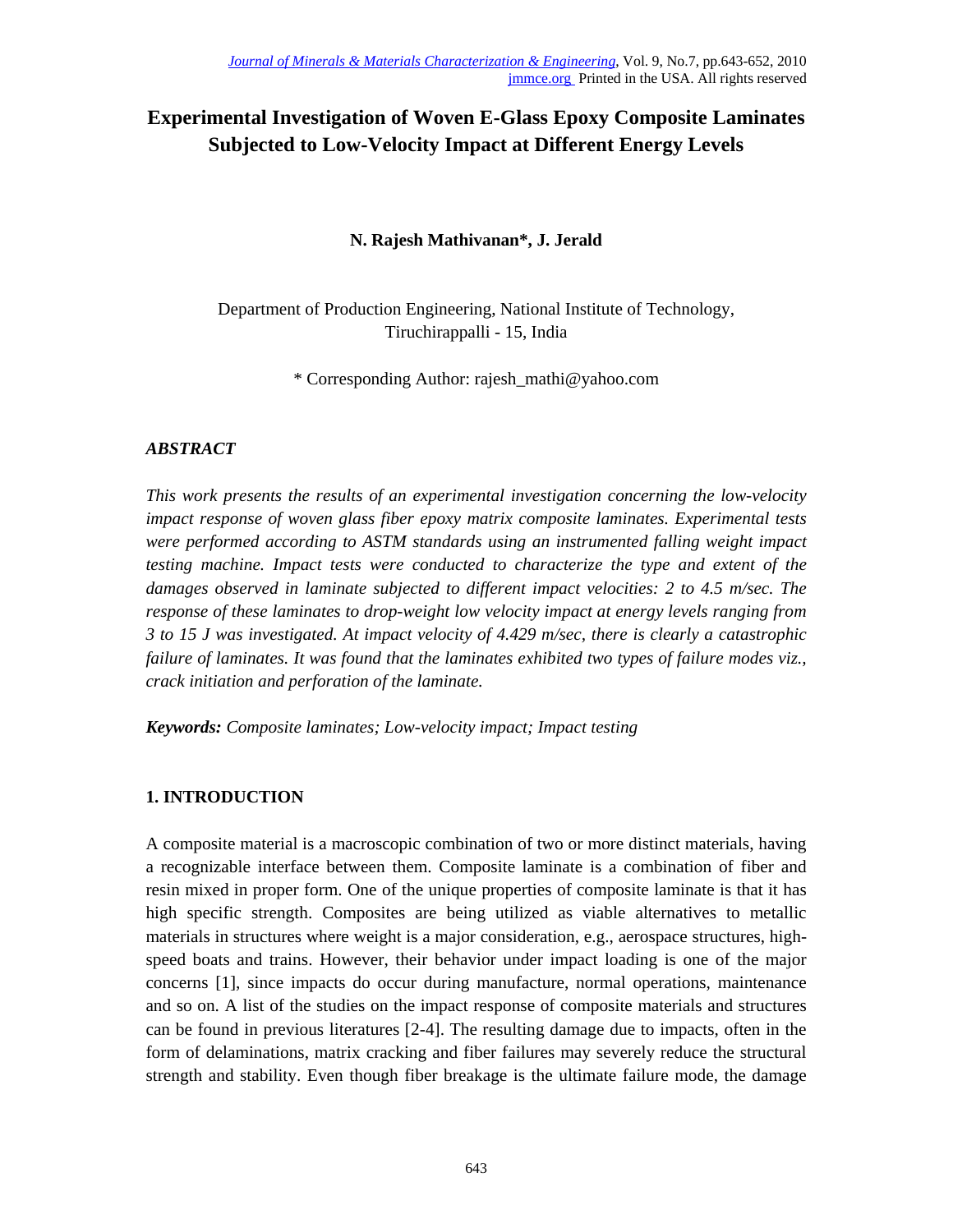would initiate in the form of matrix cracking/lamina splitting and would lead to delamination. Damage-free composites are necessary for their effective use [5].

Low-velocity impact is considered potentially dangerous mainly because the damage might be left undetected. In many situations, the level of impact at which visible damage is formed is much higher than the level at which substantial loss of residual properties occurs. Impact damage is generally not considered to be a threat in metal structures because, owing to the ductile nature of the material, large amounts of energy may be absorbed. At yield stress the material may flow for very large strains (up to 20%) at constant yield before work hardening. In contrast, composites can fail in a wide variety of modes and contain barely visible impact damage (BVID) which nevertheless severely reduces the structural integrity of the component. Most composites are brittle and so can only absorb energy in elastic deformation and through damage mechanisms, and not by plastic deformation. Z.Y. Zhang et al. [6] revealed that there was a significant reduction in flexural properties due to the impactinduced damage and that the residual flexural strength is more susceptible to damage than residual modulus. A number of studies are available on the impact behavior of unidirectional laminated composites. Even though there are some studies on the impact behavior of woven fabric composites [7-13], further studies are necessary for their effective use in structural applications.

The main goal of this work is to present and discuss some experimental results obtained during a low-velocity impact testing conducted on glass fiber epoxy matrix laminates. The impact behavior of this particular class of composite material is then analyzed from an energy viewpoint, by means of two parameters [14]: the saturation impact energy and the damage degree of a plate specimen subjected to a drop-dart test according to the ASTM D3029 standard. The drop dart tests have been conducted selecting different levels of the dart kinetic energy at impact by modification of the drop height. Thus, impact velocities are different in one test from the other and, consequently, the material of the plates is submitted to different deformation rate

### **2. EXPERIMENTAL MATERIALS AND METHODS**

### **2.1 Specimen Fabrication**

The tested material was woven glass fiber epoxy matrix composite laminates of EP3 grade. Fiber reinforcement was kept constant for each batch of plates. Woven 'E' glass fabric, type C of IS: 11273 were used to fabricate composite laminates. An epoxy matrix based on Lapox L-12 resin and K-5 hardener was selected for making composite panels. The volume fraction of glass fibers is approximately 65%. Identical woven fabric layers were selected depending on the thickness of the composite laminates and fabricated by hand lay-up process. The composite panels were first cured at room temperature for 12 h under a pressure of 0.2MPa using a hydraulic press. The post-curing were carried out at  $120^0C$  for 4 h and then cooled to room temperature.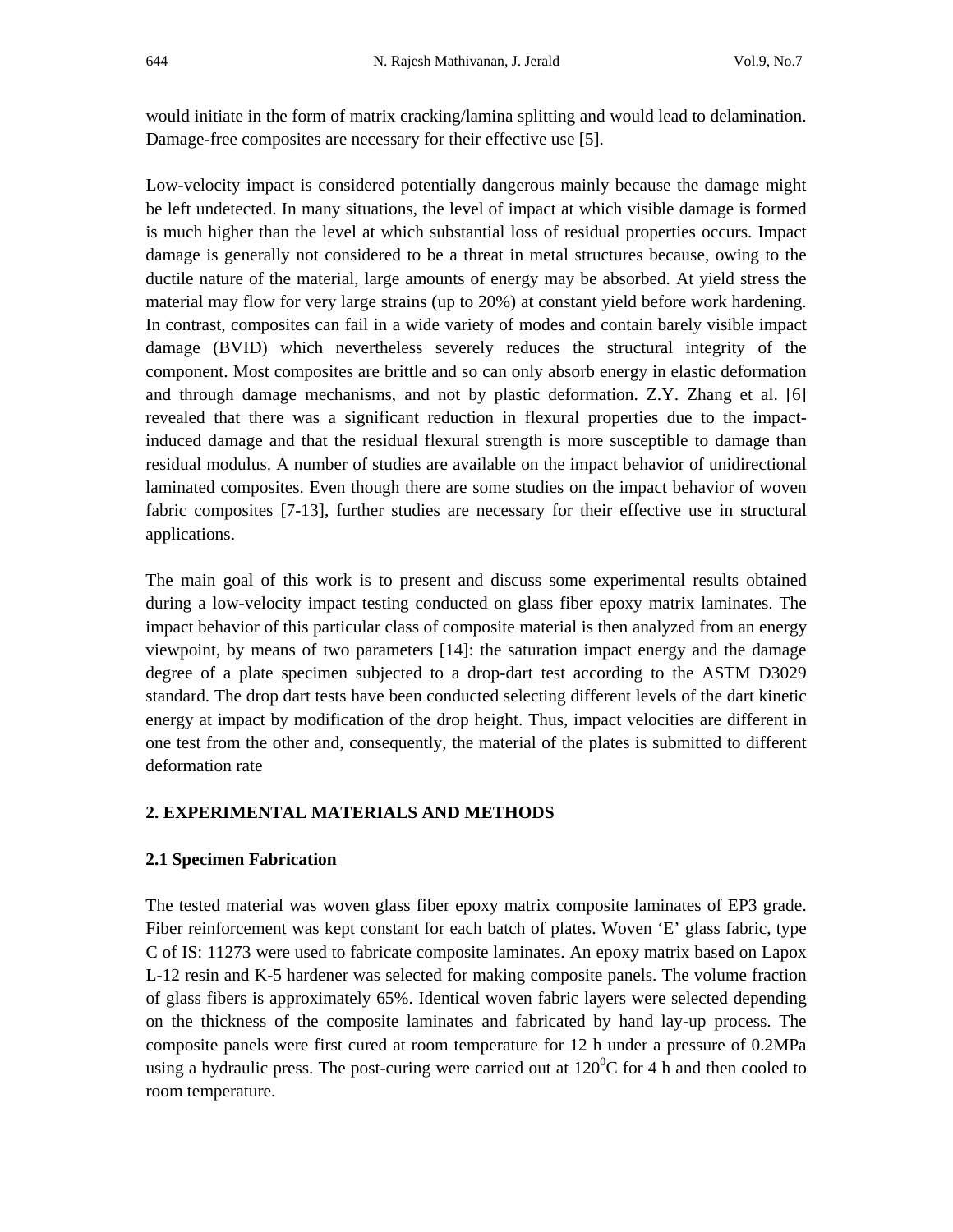#### **2.2 Experimental Procedure**

The tests were performed using an instrumented falling weight testing machine with no energy storage device: the maximum impact energy is limited by the adjustable falling height and the fixed mass, 10 kg, of the impactor. The impactor mass together with the height of drop determines the energy of impact. With an increase in mass and height the potential energy of the dart will increase and thus on releasing the tool holding assembly the potential energy is converted to kinetic energy. Falling weight impact test setup is shown in Fig. 1. The dart material used was steel.

In accordance with ASTM D 3029 standard [15-18] a batch of square, thin (150 mm side, 2 mm thick) specimens is clamped on a fixture with a rectangular slot (sq 100mm). The dart has a hemispherical head of 10 mm radius; the piezoelectric load cell is placed at the other extremity of the calibrated cylindrical rod that constitutes the dart, at which the pushing mass is connected. Fig. 2 shows the specimen clamping apparatus, specifically designed in order to assure the constancy of the clamping force, through the pre-loading of four helical springs. Fig. 3 illustrates the schematic diagram of the dart and the specimen mounted on the base plate. A fixed impactor mass of 15.69 N with the dart was released from varying heights; 0.2, 0.3, 0.4, 0.5 and 1.0 m. The vertical guides of the impact tower were lubricated frequently to minimize any friction generated during the descent of the impactor.



Figure 1. Instrumented falling weight impact test setup



Figure 2. Specimen clamping apparatus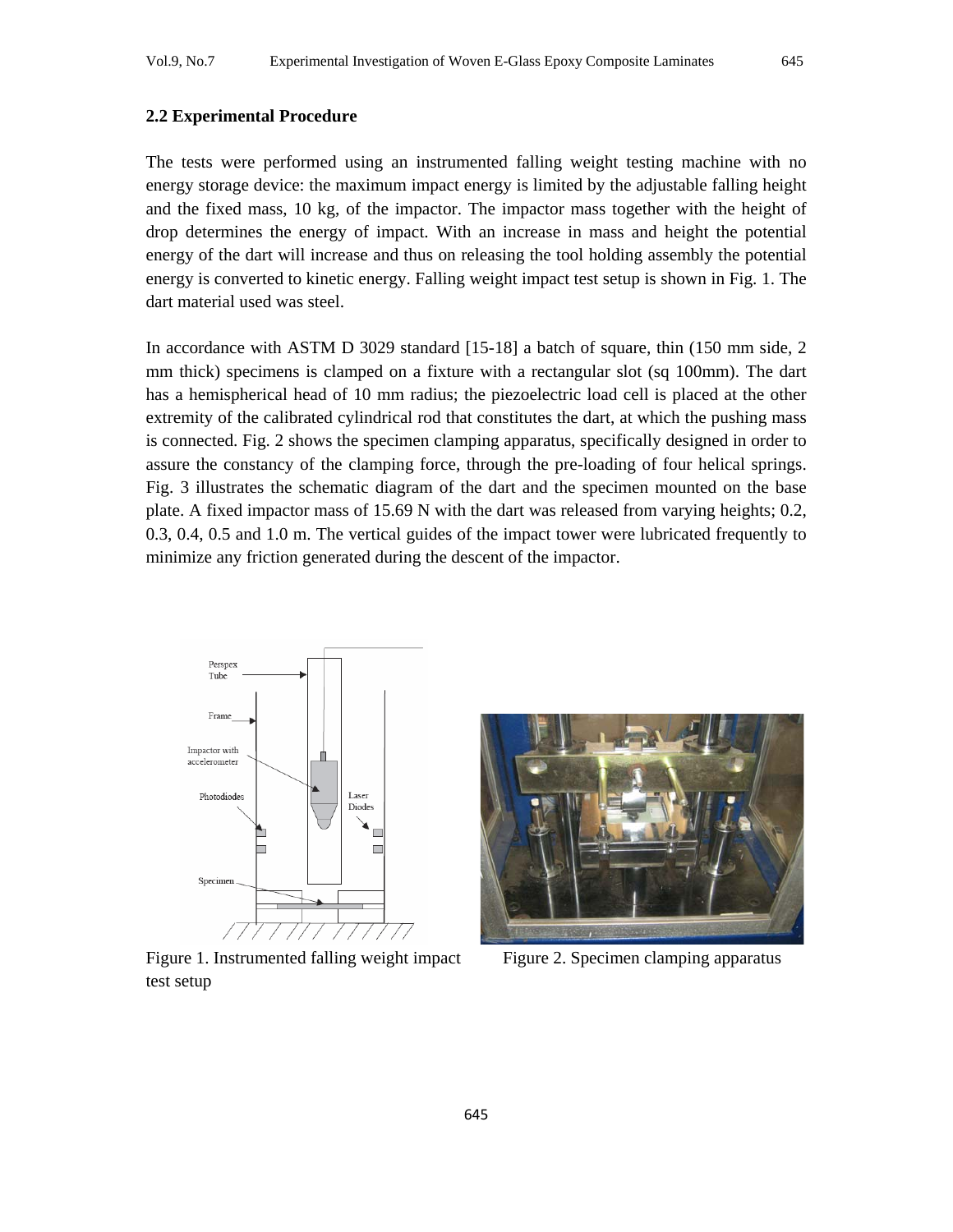

Figure 3. Schematic diagram of specimen being impacted

### **3. RESULTS AND DISCUSSIONS**

The E-glass composite specimens were subjected to low-velocity impact at different impact velocities; 1.981 to 4.429 m/sec, the thickness of the laminate were maintained constant at 2 mm. For each impact, the position and acceleration of the impactor were continuously monitored. The incident energy was calculated based on the height history, while the dissipation of energy was derived from both acceleration and height histories of the impactor, assuming rigid-body motion. A number of tests were performed under varied impact energies ranging from approximately 3.14 to 15.7 J. Therefore, in the following the forcedisplacement curves and the images of damaged specimens are discussed.

Table 1 indicates the impact energy calculated for woven glass fiber epoxy matrix composite laminates. The mass of the impactor was kept constant at 15.69 N.

| Spec.<br>No | Height  | Impact   | Impact | Max    | Retardation        | Penetration | Energy at |
|-------------|---------|----------|--------|--------|--------------------|-------------|-----------|
|             | of fall | velocity | energy | load   | at max load        | at max load | max load  |
|             | m       | m/sec    | Joules | N      | m/sec <sup>2</sup> | mm          | Joules    |
| 201         | 0.2     | 1.981    | 3.14   | 1264.5 | $-780.502$         | $-16.002$   | 3.039     |
| 202         | 0.3     | 2.426    | 4.71   | 1620   | $-1002.69$         | $-17.019$   | 4.602     |
| 203         | 0.4     | 2.801    | 6.28   | 1849.5 | $-1146.127$        | $-17.581$   | 6.151     |
| 204         | 0.5     | 3.132    | 7.85   | 1822.5 | $-1129.252$        | $-15.596$   | 7.696     |
| 205         | 1.0     | 4.429    | 15.7   | 1755   | $-1087.065$        | $-6.317$    | 13.01     |

Table 1. Summary of the calculated impact energy

Fig. 4(i) illustrates the histories of the force and deformation energy. If the energy absorbed by the specimen is not too high a rebound occurs. Energy profile and damage process impact energy  $(E_i)$  and absorbed energy  $(E_a)$  are two main parameters that can be used to assess damage process in composite structures after an impact event. E<sub>i</sub> can be defined as the kinetic energy of the impactor right before contact-impact takes place while  $E_a$  is termed as the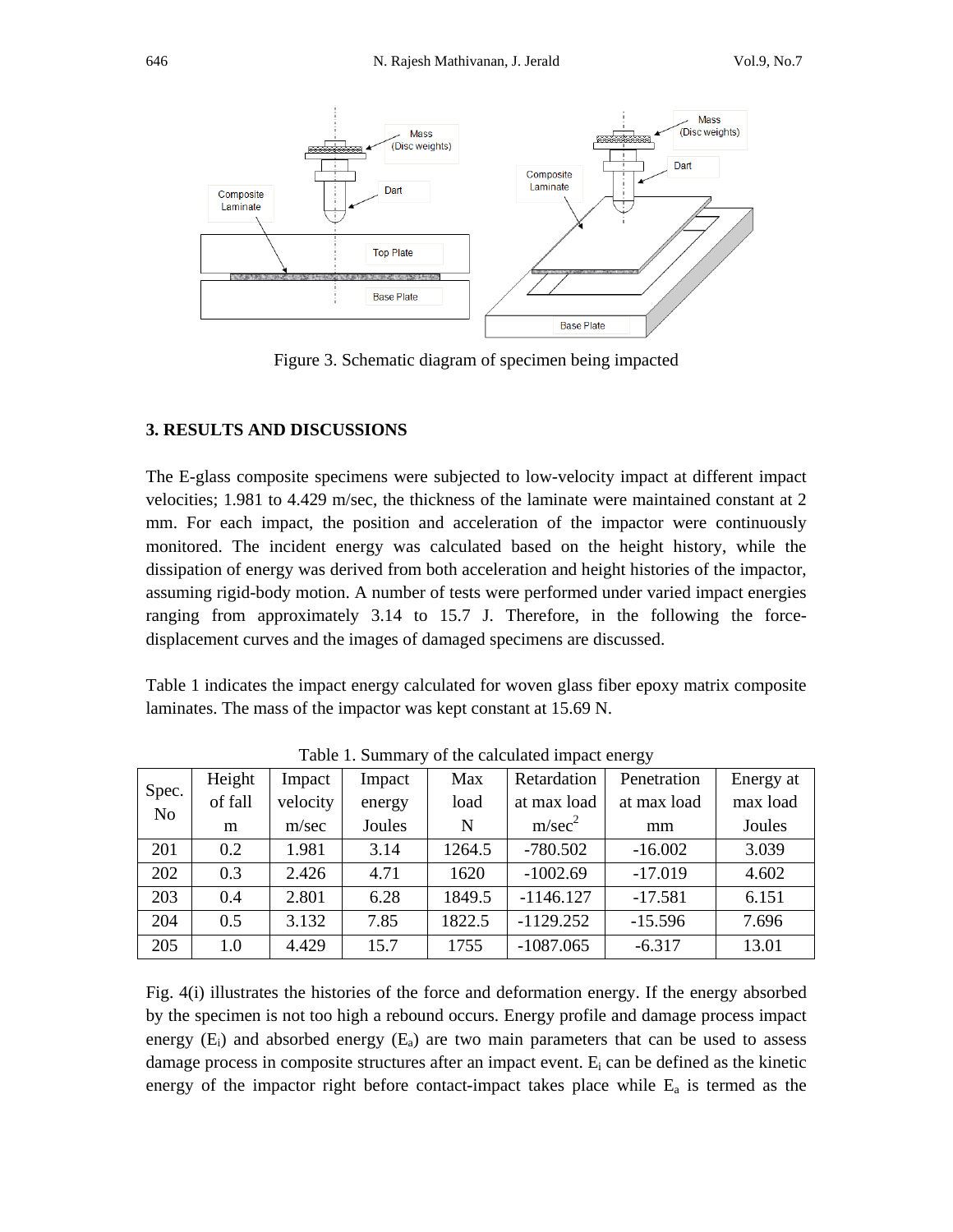amount of energy absorbed by the composite specimen at the end of an impact event. Absorbed energy can be calculated from force-displacement (F–d) curves.

The force history shows two thresholds: the first one is at about 360 N, where the curve sharply changes its look and a deviation is visible, the second one is at about 1260 N, where the curve sharply drops down and then takes again to grow but with a slope lower than the previous one. The first threshold can be interpreted as the indication of the first material damage. The second threshold occurs at the first lamina failure.

The force versus displacement graph (Fig. 4(i, iii, v and vii)) shows a closed loop. The area under the curve is the absorbed energy that is progressively transferred from the dart to the plate, when the saturation of the load carrying capacity of the plate is reached. It shows a typical F–d curves encountered in an impact event. Shaded areas represent for the energies absorbed by specimens during impact tests resulting in closed type curves. For specimens having rebounding, i.e. closed type curves, the absorbed energy can also be calculated from the initial kinetic energy minus the rebound kinetic energy using the initial and rebound velocities.

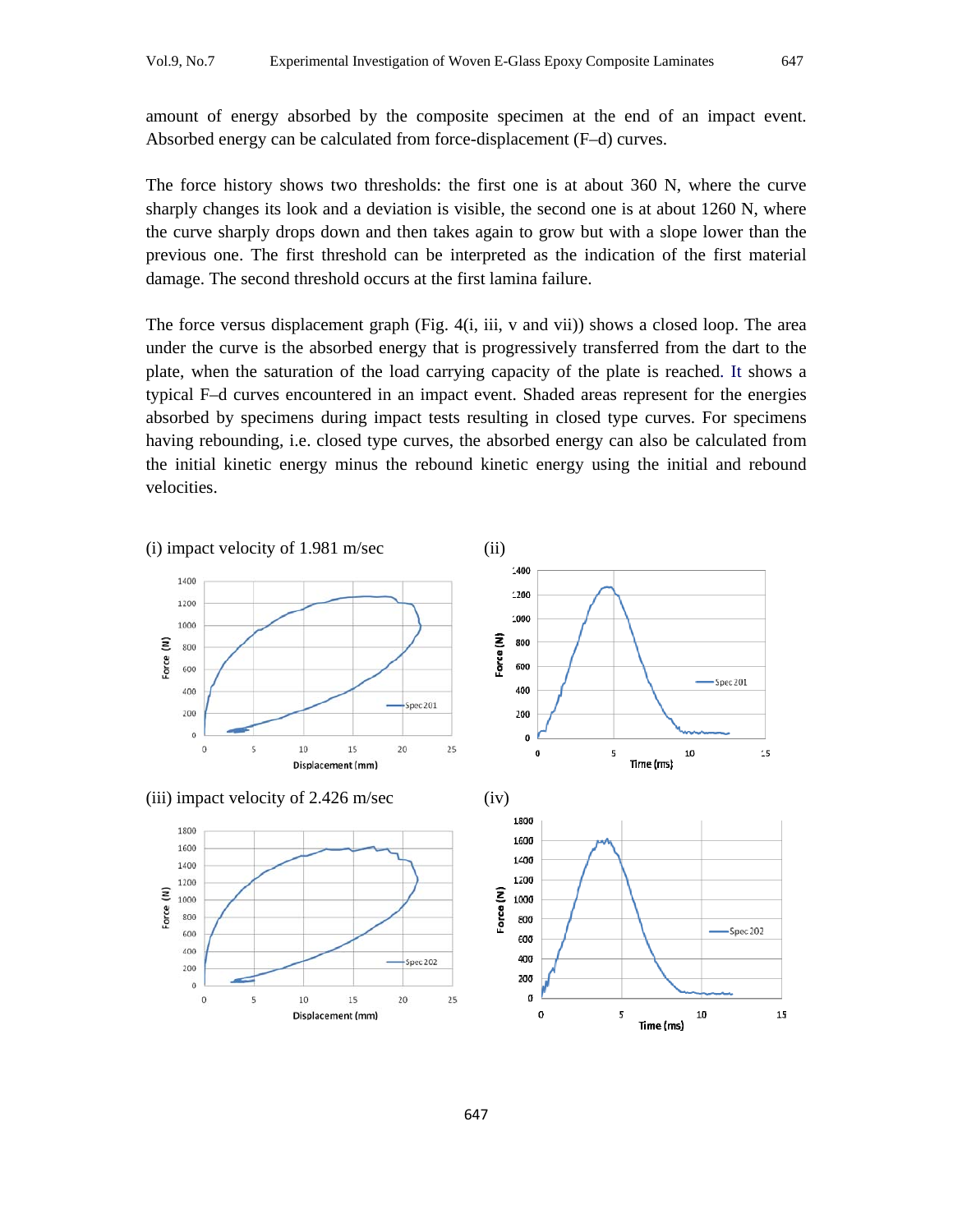

Figure 4. Typical force-displacement curves of the laminates

In general, the penetration threshold is defined as the impact energy when the impactor does not rebound from the specimen for the first time while the perforation threshold is defined as the absorbed energy when the tip of the dart reaches the back surface of the specimen. A small increment of energy beyond "saturation" means perforation. Fig. 4(ix and x) indicates graphs for a case of perforation.

The force versus displacement graph  $(Fig. 4(ix))$  shows an open loop. The area under the curve is the deformation energy that is progressively transferred from the dart to the plate, when the saturation of the load carrying capacity of the plate is reached, perforation takes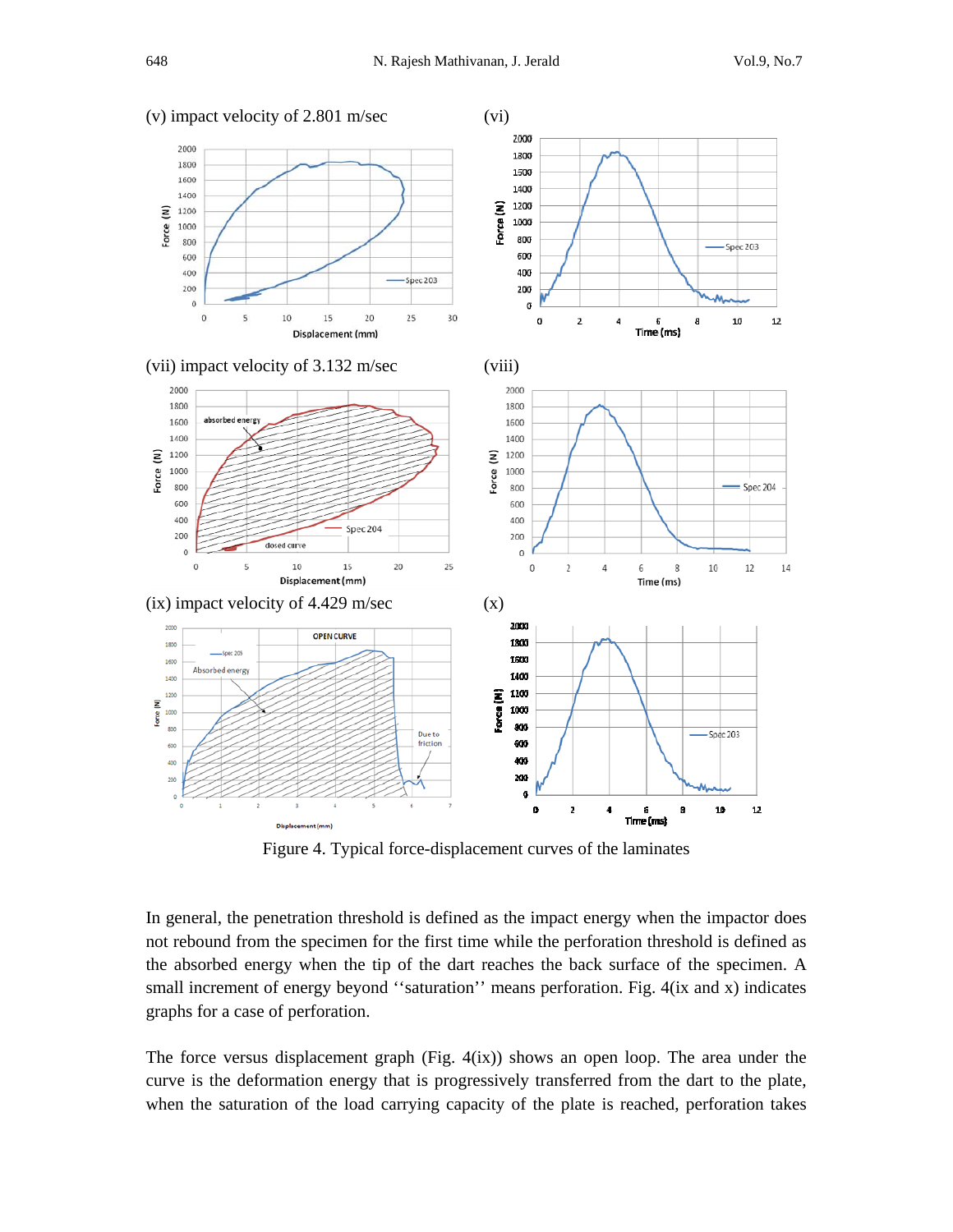place. At this instant the maximum energy absorbed by the material damage mechanisms is read. Open type F–d curves have a horizontal section at the very end, post-perforation frictional section. In order to identify the true energy absorption due to damage formation in the specimens, the post-perforation frictional sections need to be removed from the curves. For this purpose, the ending part of the descending section of the F–d curve may be extended to the displacement axis.

Specimens have been examined after the impact test with the aim of establishing a correlation between the test conditions and the plate damage. For comparison, images of the damaged specimens are given in figure 5. Damage extent at both front (impacted) and back side of the specimens are given. For a low energy level (falling height up to 500 mm, velocity at the impact 3.132 m/s), this fiber layout shows good impact resistance characteristics: almost all the energy is released back to the rebounding dart. The maximum energy is reached at about 7.85 J. Specimen 205 exhibit complete perforations when compared with other specimens. The post impact examination reveals that the specimen 205 does not offer significant support under impact loading conditions. At impact velocity of 4.429 m/sec, there is clearly a catastrophic failure of laminates. Failure modes of the laminates were evaluated through visual inspection. It is evident that clearly two types of failure modes were identified viz., crack initiation and perforation of the laminate.

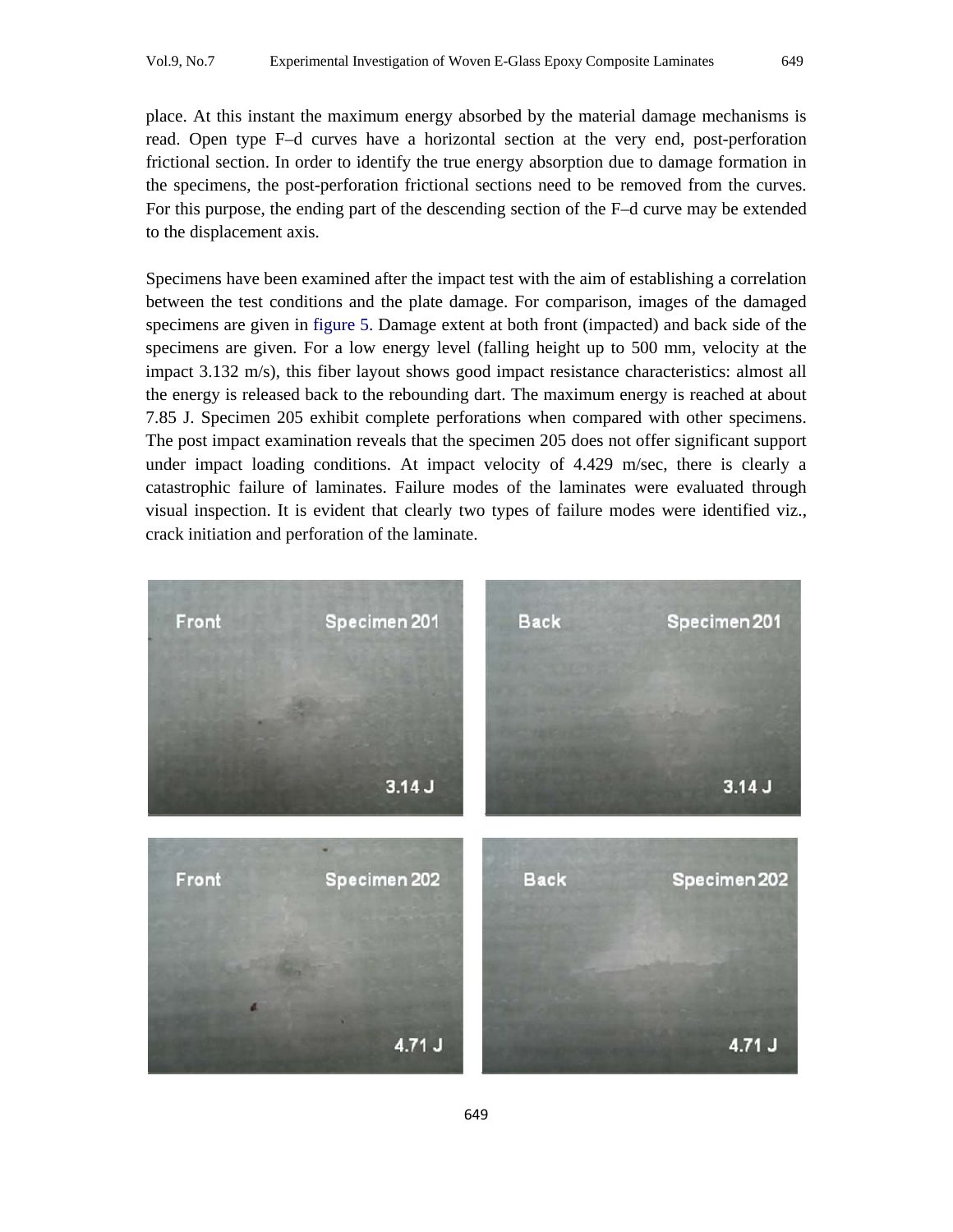



Figure 5. Post-impact images of damaged specimens

# **4. CONCLUSIONS**

The behavior of woven glass epoxy laminates were subjected to low-velocity impact loading at different energy levels have been investigated using standard instrumented falling weight test.

These tests have shown that the dynamic response of these systems depends on the elastic properties of the fiber material. The force versus displacement and the time versus force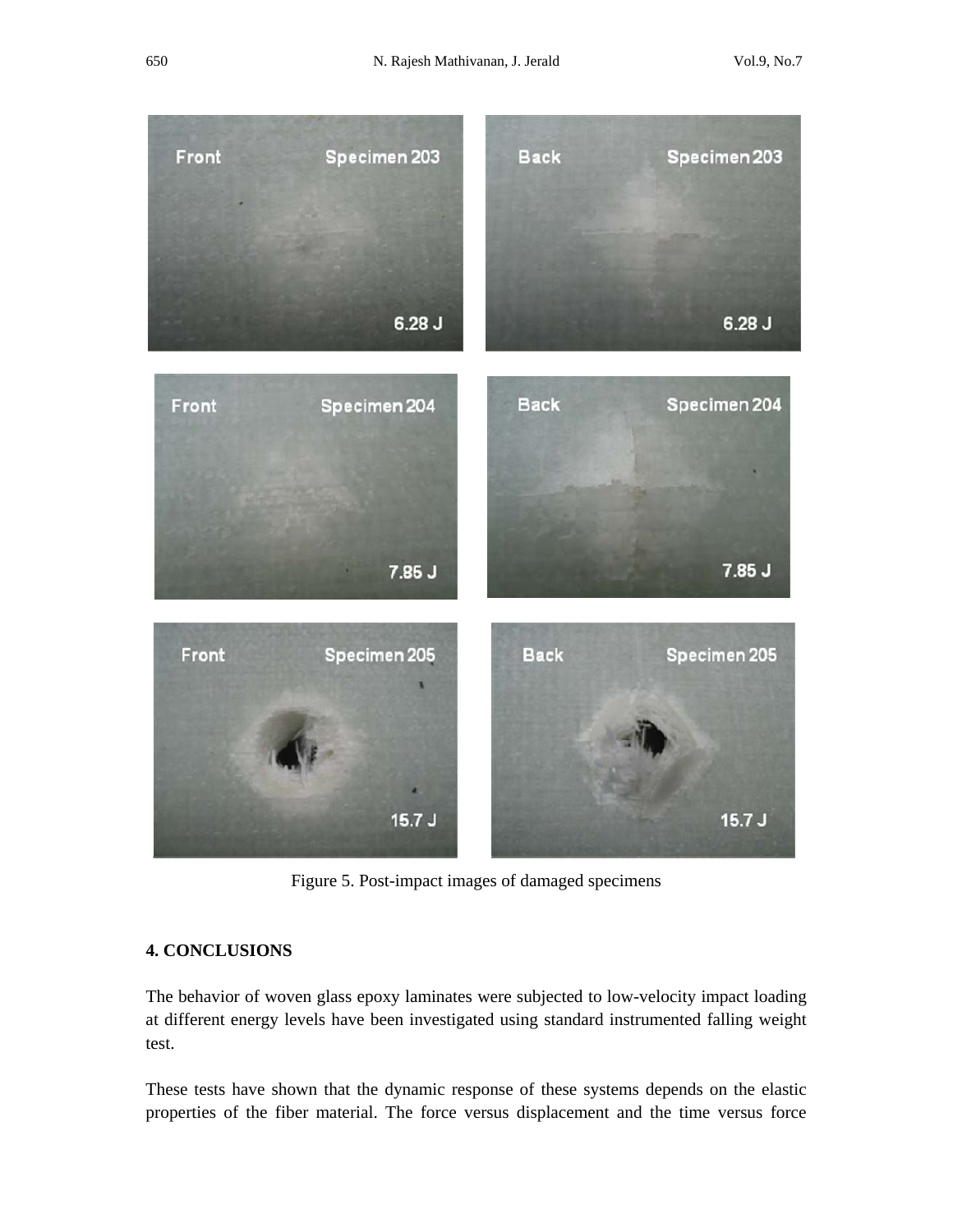At impact velocity up to 3.132 m/sec, the laminate sustained the impact with delamination on the outer layer. Whereas, at impact velocity of 4.429 m/sec, there is clearly a catastrophic failure of laminates, perforation of the laminate was observed.

#### **ACKNOWLEDGEMENTS**

The authors thank the Department of Production Engineering, National Institute of Technology, Tiruchirappalli, for their support and encouragement for carrying out the work. The authors also thankfully acknowledge the Management, PES Institute of Technology, Bangalore for providing facilities in carrying out these tests.

#### **REFERENCES**

- [1] Abrate S., (1991), Impact on laminated Composite Materials, Appl. Mech. Rev., 44 (4), 155–189.
- [2] Cantwell WJ, Morton J., (1991), The impact resistance of composite materials A review, Composites Part A, 22, 347–62.
- [3] Richardson MOW, Wisheart MJ, (1996), Review of low-velocity impact properties of composite materials, Composites Part A, 27A, 1123–31.
- [4] Bibo GA, Hogg PJ, (1996), Review The role of reinforcement architecture on impact damage mechanisms & post-impact compression behavior, J. Mater. Sci., 31, 1115–37.
- [5] N.K. Naik et al., (2000), Damage in woven-fabric composites subjected to low-velocity impact, Compos. Sci. Technol., 60, 731-744.
- [6] Z.Y. Zhang, M.O.W. Richardson, (2007), Low velocity impact induced damage evaluation and its effect on the residual flexural properties of pultruded GRP composites, Compos. Struct., 81, 195–201.
- [7] Davies GAO, Hitchings D, Zhou G, (1996), Impact damage and residual strengths of woven fabric glass/polyester laminates, Composites Part A, 27A, 1147-56.
- [8] Lifshitz JM, Gandelsman M., (1997), Effect of near-surface impact-induced damage on the residual strength of woven glass/epoxy composite beams, Compos. Sci. Technol. 57, 205-16
- [9] Karaoglan L, Noor AK, (1997), Frictional contact/impact response of textile composite structures, Compos. Struct. 37, 269-80.
- [10] Ebeling T, Hiltner A, Baer E, Fraser IM, Orton ML, (1997), Delamination failure of a woven glass fiber composite, J. Compos. Mater., 31, 1318-33.
- [11] Hirai Y, Hamada H, Kim JK., (1998), Impact response of woven glass fabric composites – I, effect of fiber surface treatment, Compos. Sci. Technol. 58, 91-104.
- [12] Hirai Y, Hamada H, Kim JK., (1998), Impact response of woven glass fabric composites – II, effect of temperature, Compos. Sci. Technol. 58, 119-28